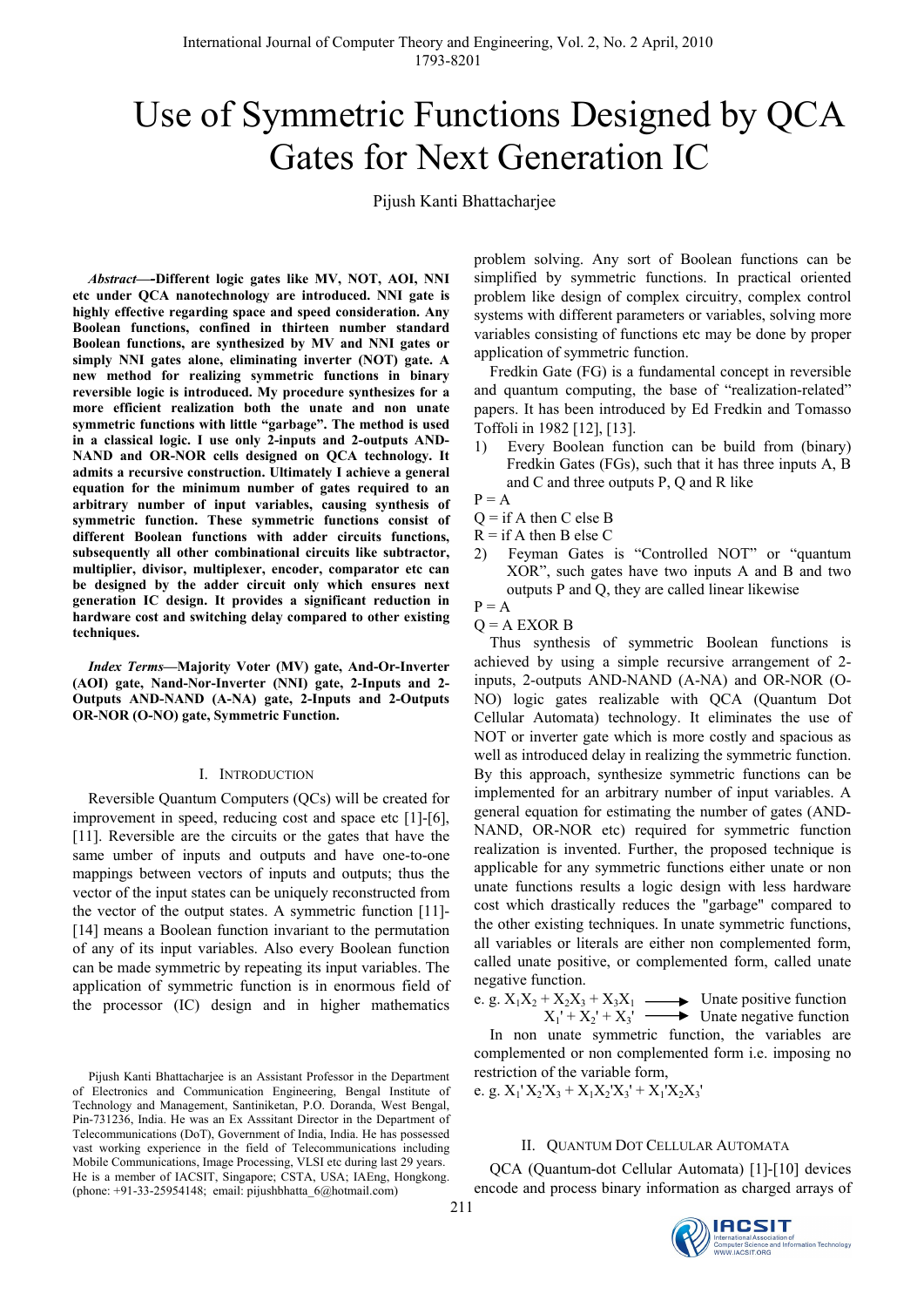charge coupled quantum dots. A quantum cell can be viewed as a set of four charge containers or dots positioned at the corners of a square, as shown in Fig. 1. It contains two extra mobile electrons. The electrons can quantum mechanically tunnel between dots but can not come out from the cell and are forced to settle at the corner positions due to coulomb interaction. Thus, there exists two equivalent energetically minimal arrangements for the electrons in a QCA cell (Fig. 1), i.e. the polarization  $P = +1$ (representing logic 1) and  $P = -1$  (representing logic 0).

In Fig. 1, a QCA cell and its binary logic are shown, the energetically position of the diagonal electrons identifies the binary logic 0 or 1. This phenomenon is useful in nano technology which affects high resolution fast electronic circuits. In this power consumption for changing the charge of electron is very much less compare to that of general charge carriers (hole-electron) electronic components.



Fig. 1. A QCA cell and its binary logic





NOT implementation with QCA

Fig. 3. Implementation of NOT with QCA Gate.

A QCA Cell with its binary logic creates a new direction in nano technology [1]-[9]. It requires minimum current or energy to change any state i.e. previous state. Thus, a minimum recurring cost is effective in this QCA gates which is highly applicable in super fast processors. Also power or heat dissipation, electro magnetic wave radiation etc are very much less in QCA based gates.



The basic QCA logic elements [1]-[8] include a QCA wires are shown in Fig. 2, QCA inverter or NOT gate in Fig. 3 and Majority Voter (MV) or Majority Gate (Maj) in Fig. 4. In diagonal (also called  $45^0$ ) wire, binary signal alternates polarization in successive cells. The QCA Majority Voter (MV) shown in Fig. 4 realizes  $MV(A, B, C) = Maj(A, B, C)$ = AB+BC+CA, outputs '1' if there are two or more 1s in an input pattern. The classical AND and OR gates can be realized with the majority gate by fixing an input as 0 and 1 respectively. The majority gate is not a universal gate. It can not realize the logical NOT operation. The functionally complete set is {MV, NOT}. Therefore, the designers have to use separate QCA cell arrangement for realization of the logical NOT. The 5-input (A, B, C, D and E) And-Or-Inverter (AOI) gate [7] with embedded AND, OR and INV functions has been proposed to provide the universal gate function. However the AOI suffers from the limitation of proper separation of input and output binary wires- that is, in fixing the distances d1, d2 and d3 of Fig. 5.



Fig. 5. QCA And-Or-Inverter (AOI) Gate.

And-Or-Inverter is not a universal gate. All Boolean functions can not be designed alone A-O-I gate. Another drawback of A-O-I gate is that it requires more space and the A-O-I gates are more complex nature comparing to that of MV or NOT gates.

Thus to implement MV with NOT functions, a new gate called Nand-Nor-Inverter (NNI) [1]-[10] is constructed, where NNI(A, B, C) = MV(A', B, C') = A'B+BC'+C'A'. It is shown in Fig. 7. The NNI gate is a universal gate and can be employed for realizing versatile logic functions. It proves to be as effective as the AOI (And-Or-Inverter) gate and requires lesser overhead, for setting the variables, than that of an AOI, while realizing the basic logic gates. NNI gate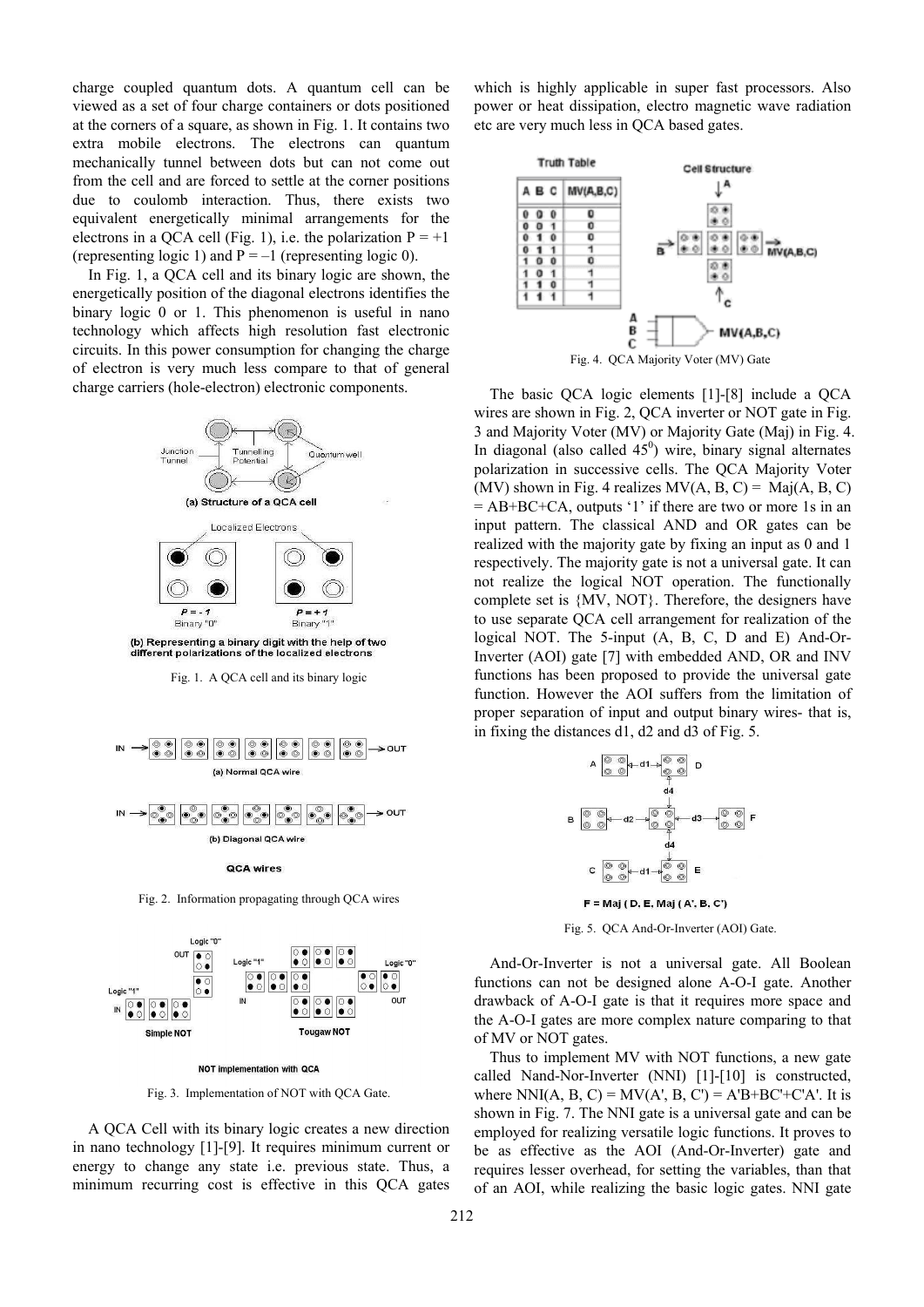ensures very less space comparing to that of the other gates like MV, AOI and inverter (NOT) gate.



Fig. 6. Various logic functions realized with AOI Gate



It is shown in Table-I that any Boolean function is realized either by combination of MV and NNI gates or by NNI gates alone.

# *A. Boolean Functions Synthesis by QCA gates*

All Boolean functions which are confined or simplified within thirteen number standard Boolean functions [7], [10]-[15] are realized in two level implementation by different QCA gates like  $F = X(f_i, f_i, f_i)$ , where F is a Boolean function, X is a MV or NNI gate,  $f_i$  is  $MV(A, B, C)$  or NNI (A, B, C) or A or 0 or 1, in which A, B, C are in complemented or non complemented literals or variables. These standard Boolean functions are synthesized either by MV and NNI gates or simply NNI gates only, which is elaborately explained in Table-I. So, it eliminates the use of inverter or NOT gate which is provided either by QCA technology or conventional CMOS in VLSI. This inverter gate takes more chip area.

# III. SYNTHESIS OF SYMMETRIC FUNCTION

The symmetric functions are paying attention to the researchers in the field of VLSI and nanotechnology design, especially for logic synthesis. A number of synthesis technique for Boolean symmetric functions are reported [12]-[15]. I represent a simple cost effective synthesis with QCA gates for future generation digital design.

# *A. Symmetric Function*

A switching function  $f(x_1, x_2, \ldots, x_n)$  is called totally symmetric with respect to the variables  $x_1, x_2, x_3, \ldots, x_n$ , [11]-[15], if it is invariant under any permutation of the variables.

| <b>GATES</b>                                                      |                                                                                 |  |  |  |  |  |  |  |
|-------------------------------------------------------------------|---------------------------------------------------------------------------------|--|--|--|--|--|--|--|
| <b>Realization of Functions using different Logic</b><br>Standard |                                                                                 |  |  |  |  |  |  |  |
| <b>Functions</b>                                                  | gates and finally synthesized without                                           |  |  |  |  |  |  |  |
| with Serial                                                       | complemented (NOT) variable or gate.                                            |  |  |  |  |  |  |  |
| Number                                                            |                                                                                 |  |  |  |  |  |  |  |
| 1) $F1 = AB'C$                                                    | $F1 = MV(MV(0, A, B'), C, 0)$                                                   |  |  |  |  |  |  |  |
|                                                                   | $F1 = MV(NNI(1, A, B), C, 0)$                                                   |  |  |  |  |  |  |  |
|                                                                   | $F1 = NNI(NNI(A, B, 0), C, 1)$                                                  |  |  |  |  |  |  |  |
|                                                                   | $F1 = NNI(NNI(C, B, 0), NNI(B, A, C), NNI(B, A,$                                |  |  |  |  |  |  |  |
|                                                                   | (0)                                                                             |  |  |  |  |  |  |  |
| 2) $F2 = AB$                                                      | $F2 = MV(A, 0, B)$                                                              |  |  |  |  |  |  |  |
|                                                                   | $F2 = MV(MV(A', 0, 1), MV(A, B, 0), MV(A, 1, 0))$                               |  |  |  |  |  |  |  |
|                                                                   | $F2 = MV(NNI(A, 0, 0), MV(A, B, 0), MV(A, 1, 0))$                               |  |  |  |  |  |  |  |
|                                                                   | $F2 = NNI(NNI(A, 1, B), NNI(A, 0, 0), NNI(A, 0, 0))$                            |  |  |  |  |  |  |  |
| 3) $F3 = \overline{A'BC}$                                         | $F3 = MV(MV(A', 1, 0), MV(B', C', 0), MV(B, C, 0))$                             |  |  |  |  |  |  |  |
| $+$ A'B'C'                                                        | $F3 = MV(NNI(A, 1, 1), NNI(B, 0, C), MV(B, C, 0))$                              |  |  |  |  |  |  |  |
|                                                                   | $F3 = NNI(NNI(0, A, 1), NNI(B, 0, C), NNI(B, 1, C))$                            |  |  |  |  |  |  |  |
| 4) $F4 = A'BC$                                                    | $F4 = MV(MV(A, B, 1), MV(B', C', 0), MV(A', C, 0))$                             |  |  |  |  |  |  |  |
| $+$ AB'C'                                                         | $F4 = MV(NNI(B, 0, C), MV(A, B, 1), NNI(A, C, 1))$                              |  |  |  |  |  |  |  |
|                                                                   | $F4 = NNI(MV(B, C, 1), MV(A, B, 1), NNI(C, A, 1))$                              |  |  |  |  |  |  |  |
|                                                                   | $F4 = NNI(NNI(A, 0, B), NNI(B, 0, C), NNI(C, A, 0))$                            |  |  |  |  |  |  |  |
| 5) $F5 = \overline{A'B}$                                          | $F5 = MV(0, MV(1, A', C'), B)$                                                  |  |  |  |  |  |  |  |
| $^{+}$                                                            | $F5 = MV(0, NNI(A, 1, C), B)$                                                   |  |  |  |  |  |  |  |
| BC'                                                               | $F5 = MV(MV(A', B, C'), MV(B, 1, 0), MV(A, B', 0))$                             |  |  |  |  |  |  |  |
|                                                                   | $F5 = NNI(NNI(B, 0, 0), NNI(A, B, C), NNI(A, B, 0))$                            |  |  |  |  |  |  |  |
| 6) $\overline{F6} = \overline{AB'}$                               | $F6 = MV(MV(A, B, C), MV(A, B', 0), MV(A', B',$                                 |  |  |  |  |  |  |  |
| $^{+}$                                                            | 1)                                                                              |  |  |  |  |  |  |  |
| A'BC                                                              | $F6 = MV(MV(A, B, C), NNI(B, A, 1), NNI(A, 1, B))$                              |  |  |  |  |  |  |  |
|                                                                   | $F6 = NNI(NNI(A, B, 0), MV(A, B, C), MV(A, B,$                                  |  |  |  |  |  |  |  |
|                                                                   | (0)                                                                             |  |  |  |  |  |  |  |
|                                                                   | $F6 = NNI(NNI(A, 0, B), NNI(B, A, 1), NNI(C, A,$                                |  |  |  |  |  |  |  |
|                                                                   | (0))                                                                            |  |  |  |  |  |  |  |
| 7) $F7 = A'BC$                                                    | $F7 = MV(MV(A', C, 0), MV(A', B, C'), MV(A, B',$                                |  |  |  |  |  |  |  |
| $+ ABC' +$                                                        | C')                                                                             |  |  |  |  |  |  |  |
| A'B'C'                                                            | $F7 = MV(NNI(A, C, 1), NNI(A, B, C), NNI(B, A,$                                 |  |  |  |  |  |  |  |
|                                                                   | C))                                                                             |  |  |  |  |  |  |  |
|                                                                   | $F7 = MV(NNI(A, B, C), MV(A, B, C), NNI(B, 0, C))$                              |  |  |  |  |  |  |  |
|                                                                   | $F7 = MV(MV(A', B, C'), MV(A, B', 1), MV(A', BC,$                               |  |  |  |  |  |  |  |
|                                                                   | (0)                                                                             |  |  |  |  |  |  |  |
|                                                                   | $F7 = NNI(NNI(A, B, 1), NNI(A, B, C), NNI(BC, A,$                               |  |  |  |  |  |  |  |
|                                                                   | (0)                                                                             |  |  |  |  |  |  |  |
| 8) $F8 = A$                                                       | $F8 = MV(A, 0, 1)$                                                              |  |  |  |  |  |  |  |
|                                                                   | $F8 = NNI(0, A, 1)$                                                             |  |  |  |  |  |  |  |
| 9) $F9 = AB +$                                                    | $F9 = MV(A, B, C)$                                                              |  |  |  |  |  |  |  |
| ВC<br>$^{+}$                                                      | $F9 = MV(MV(A, B, 1), MV(C, 1, 0), MV(A, B, 0))$                                |  |  |  |  |  |  |  |
| СA                                                                | $F9 = NNI(NNI(A, 0, B), NNI(1, C, 0), NNI(A, 1, B))$                            |  |  |  |  |  |  |  |
| $10)$ F10 =                                                       | $F10 = MV(MV(A', B, 0), 1, MV(B', C, 0))$                                       |  |  |  |  |  |  |  |
| A'B<br>$\qquad \qquad +$                                          | $F10 = MV(NNI(A, B, 1), 1, NNI(B, C, 1))$                                       |  |  |  |  |  |  |  |
| BС                                                                | $F10 = NNI(NNI(B, A, 0), 1, NNI(C, B, 0))$                                      |  |  |  |  |  |  |  |
|                                                                   | $F10 = NNI(NNI(B, A, C), NNI(A, 1, B), NNIC, B,$                                |  |  |  |  |  |  |  |
|                                                                   | (0))                                                                            |  |  |  |  |  |  |  |
| $11)$ F11 =                                                       | $F11 = MV(MV(A, B, 1), MV(A', B, C), MV(B', C',$                                |  |  |  |  |  |  |  |
| $A'B + BC$                                                        | (0))                                                                            |  |  |  |  |  |  |  |
| $^{+}$                                                            | $F11 = NNI(NNI(B, A, C), MV(A, B, 1), MV(B, C,$                                 |  |  |  |  |  |  |  |
| AB'C'                                                             | 1)                                                                              |  |  |  |  |  |  |  |
|                                                                   | $F11 = NNI(NNI(A, 0, B), NNI(B, 0, C), NNI(B, A,$                               |  |  |  |  |  |  |  |
|                                                                   | C))                                                                             |  |  |  |  |  |  |  |
| 12)<br>F12<br>$=$                                                 | $F12 = MV(MV(A, B, 0), MV(A', B', 0), 1)$                                       |  |  |  |  |  |  |  |
| AB                                                                | $F12 = MV(MV(A, B, 0), NNI(A, 0, B), 1)$                                        |  |  |  |  |  |  |  |
| A'<br>$^{+}$                                                      | $F12 = NNI(MV(A, B, 1), MV(A, B, 0), 0)$                                        |  |  |  |  |  |  |  |
| B'                                                                | $F12 = NNI(NNI(B, A, 1), NNI(A, 0, B), NNI(A, 1,$                               |  |  |  |  |  |  |  |
|                                                                   | B))                                                                             |  |  |  |  |  |  |  |
| $13)$ F13 =                                                       | $F13 = MV(MV(A', B, C'), MV(A, B, C), MV(B', 0,$                                |  |  |  |  |  |  |  |
| ABC'+AB'C                                                         | 1)                                                                              |  |  |  |  |  |  |  |
| $+A'BC+A'B'$                                                      | $F13 = MV(MV(A', B, C'), MV(A, B, C), B')$                                      |  |  |  |  |  |  |  |
| C                                                                 | $F13 = MV(NNI(A, B, C), MV(A, B, C), NNI(B, 0,$                                 |  |  |  |  |  |  |  |
|                                                                   | (0))                                                                            |  |  |  |  |  |  |  |
|                                                                   | $F13 = MV(MV(A', B, C'), MV(A, B', 1),$                                         |  |  |  |  |  |  |  |
|                                                                   | MV(A'BC, AB'C, 1))                                                              |  |  |  |  |  |  |  |
|                                                                   | $F13 = MV(NNI(A', B', 0), NNI(A, B, C)),$                                       |  |  |  |  |  |  |  |
|                                                                   | MV(MV(A', BC, 0), 1, MV(B', AC, 0)))<br>$F13 = NNI(NNI(A, B, 1), NNI(A, B, C),$ |  |  |  |  |  |  |  |
|                                                                   | NNI(NNI(A, BC, 1), 0, NNI(B, AC, 1)))                                           |  |  |  |  |  |  |  |
|                                                                   |                                                                                 |  |  |  |  |  |  |  |

TABLE I. STANDARD BOOLEAN FUNCTIONS REALIZED BY QUANTUM

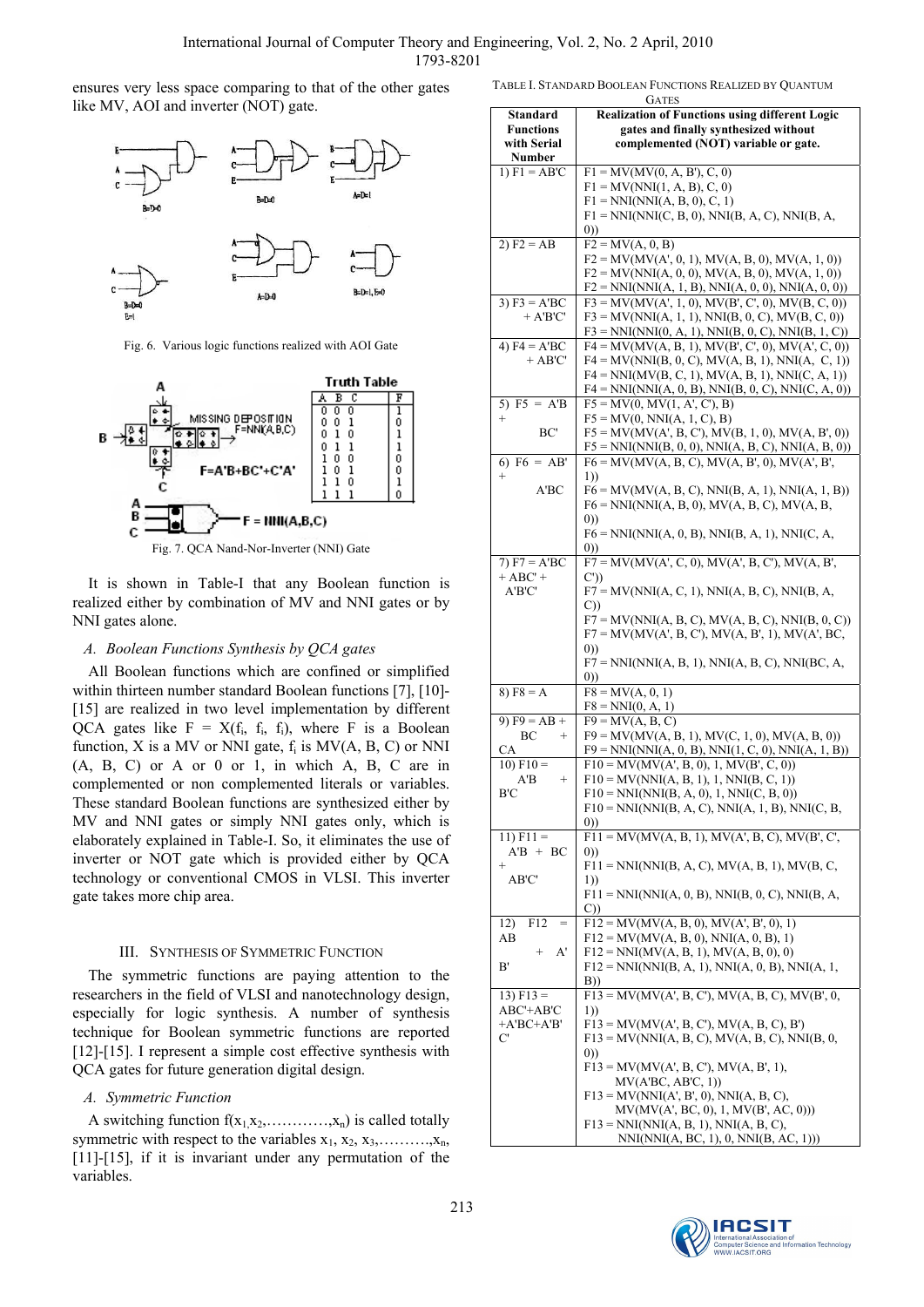Total symmetry can be specified by a set of integers (called a numbers)  $A = (a_1, \ldots, a_1, \ldots, a_k)$  where  $A \subset$  $(0,1,2,\ldots,n)$ ; all the vertices with weight w∈A will appear as true minterms in the function.

A n-variable symmetric function is denoted as  $S^n(a_1, \ldots, a_j, \ldots, a_k)$ . A symmetric function is called consecutive, if the set A consists of only consecutive integers  $(a_1, a_{l+1}, \ldots, a_r)$ . It is expressed as  $S^n(a_{l} - a_r)$ where  $\leq r$ .

For n variables, there can be  $(2^{n+1} - 2)$  different symmetric functions (excluding constant functions 0 and 1). Each totally symmetric functions,  $S^n(A) = S^n(A_1) + S^n(A_2)$ +............+  $S^{n}(A_{m})$ , where m is minimum,  $\forall$  i, j,  $1 \le i, j \le n$ m,  $A_i \cap A_j = \emptyset$  (null), and  $i \neq j$ . Thus, a symmetric function may be broken in lower order consecutive symmetric functions keeping all condition same.

#### IV. METHODOLOGY AND IMPLEMENTATION

I discuss the proposed method of symmetric function synthesis and its implementation in this section [15]. I use two type of gates e.g. AND-NAND (A-NA) and OR-NOR (O-NO) gates. The output of an AND-NAND gate is AND and NAND functions of the inputs. Similarly, the output of an OR-NOR gate is OR and NOR functions of the inputs. The gate is having two inputs and two outputs. These two gates are the simplest gates of QCA cells under nano technology. These AND-NAND (A-NA), OR-NOR (O-NO) gates can be designed by QCA MV and NOT (Inverter) gates by fixing an input as 0 and 1 of MV gates respectively and output of MV gate is fed to NOT gates for NAND or NOR functions. I eliminate the use of NOT or inverter gate which takes more area, costlier, time and delay consuming.

In the synthesis of symmetric functions, I get all the combinations of symmetric functions for a particular set of input variables including unate positive and unate negative symmetric functions. This becomes a generalized solution for the symmetric functions realization for any number of input variables.

#### *A. Method of Synthesis Symmetric Function*

First of all, I take 2-inputs and 2-outputs AND-NAND, OR-NOR gates as shown in Fig. 8.



Fig. 8. 2-inputs and 2-outputs AND-NAND Gate (left), 2-inputs and 2 outputs OR-NOR Gate Circuits (right).

Here, AND-NAND gate and OR-NOR gate are two type of QCA gates which are designed on nano technology process. It requires less overhead area and at the same time ensures best efficiency in speed.

## *B. 2-Inputs Symmetric Function Synthesis*

For 2-input variables, I take one AND(A)-NAND(NA) gate and two OR(O)-NOR(NO) gates to get all the symmetric functions composed by two variables. The number of symmetric functions consists of two variables as per  $(2^{n+1} - 2)$  formula are 6 followings:

- 1)  $AB = u1 = S^2(2)$
- 2)  $A'+B' = u2 = S^2(0,1)$
- 3)  $A+B = u3 = S^2(1,2)$
- 4)  $A'B' = u4 = S^2(0)$
- 5)  $AB+AB' = u5 = S^2(0,2)$
- 6)  $AB'+A'B = u6 = S^2(1)$

The realization of symmetric functions by AND(A)- NAND(NA) and OR(O)-NOR(NO) gates is shown in Fig. 9. These QCA based gates are taking minimum space area as well as minimum power consumed to formulate any type of symmetric outputs. Therefore, these symmetric functions realization integrated circuits may be manufactured at a minimum cost surprising all other type of invented ICs, especially when it is manufactured at large scale. This type of symmetric functions synthesis may be implemented in all other complex circuit solution also.



Fig. 9. Symmetric functions circuit diagram for 2-Input variables

For two input variables, I require total three gates, one AND-NAND gate and two OR-NOR gates and no output from any gate is garbage output i.e. not belonging to the symmetric functions. Therefore, this construction of 2-input symmetric functions is the simplest form and ensures fastest operation. Since this circuit is not having any extra output i.e. garbage output, it ultimately curtails the cost of this 2 input symmetric function IC design. Here half adder Boolean function for sum is u6 i.e.  $S^2(1)$  and carry is u1 i.e.  $S^2(2)$ .

# *C. 3-Inputs Symmetric Function Synthesis*

For 3-input variables, I require additional 8 gates to get all the symmetric functions (14 numbers). So, total 11 number of gates are necessary if starting from 2-input variables. The numbers of symmetric functions consisting of three input variables are followings.

- 1)  $ABC = u7 = S3(3)$
- 2)  $A'+B'+C' = u8 = S3(0,1,2)$
- 3)  $A+B+C = u9 = S3(1,2,3)$
- 4)  $A'B'C' = u10 = S3(0)$
- 5)  $ABC+A'B'C' = u11 = S3(0,3)$
- 6)  $A'B + AB' + A'C + AC' + B'C + BC' = u12 = S3(1,2)$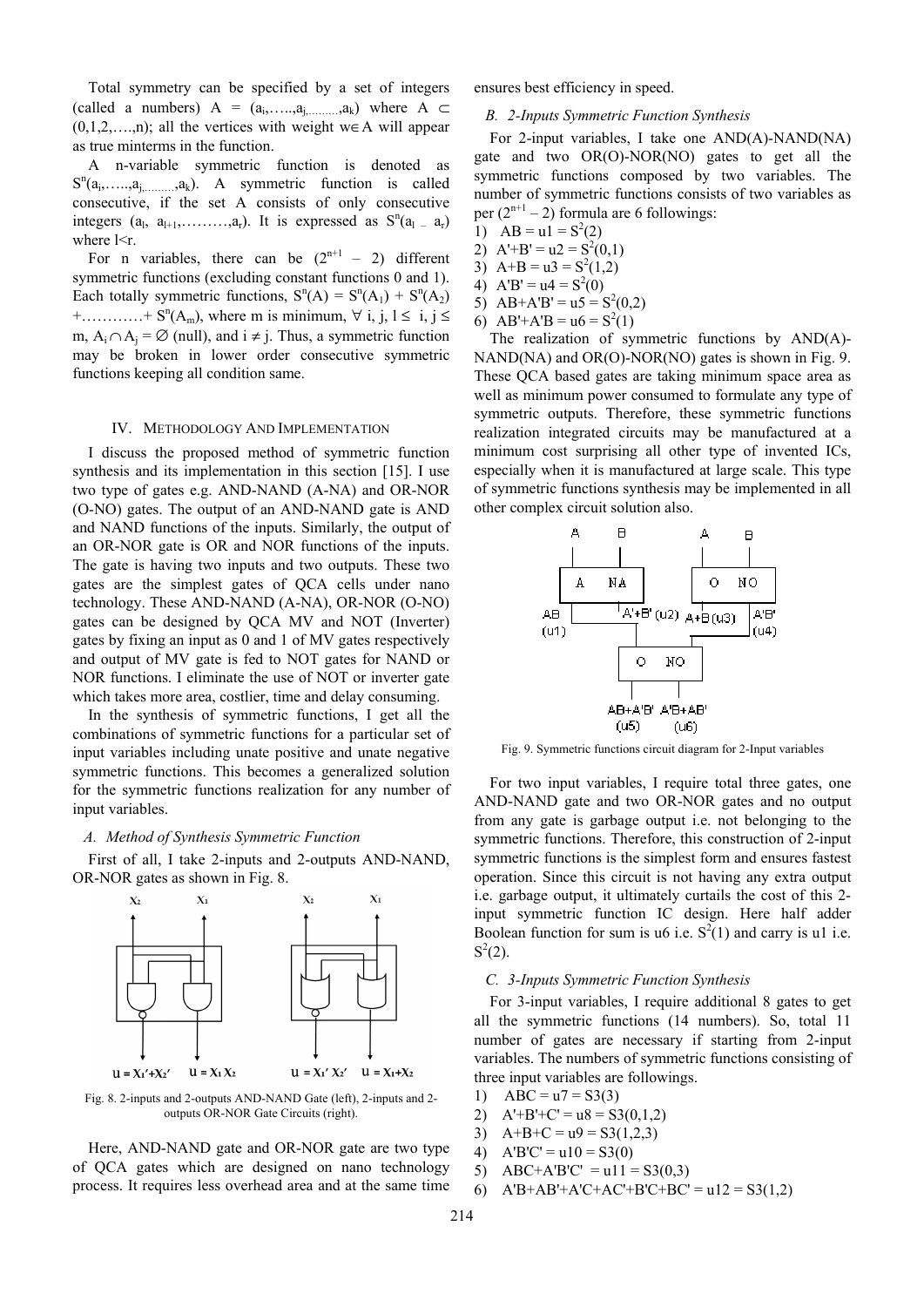- 7)  $AB+BC+CA = u13 = S3(2,3)$
- 8)  $A'B' + B'C' + C'A' = u14 = S3(0,1)$
- 9)  $A'B' + B'C' + C'A' + ABC = u15 = S3(0,1,3)$
- 10)  $A'BC+AB'C+ABC' = u16 = S3(2)$
- 11)  $AB+BC+CA+A'B'C' = u17 = S3(0,2,3)$
- 12)  $AB'C' + A'B'C' + A'B'C = u18 = S3(1)$
- 13) AB'C'+A'BC'+A'B'C+ABC =  $u19 = S3(1,3)$
- 14) A'BC+ABC'+AB'C+A'B'C' =  $u20 = S3(0,2)$

In Fig. 10, total 2 numbers of AND-NAND gates and 6 numbers of OR-NOR gates are required for construction of all the symmetric functions (14 numbers) by 3-input variables and hence total 8 gates are required. Two outputs from the gate are garbage outputs i.e. not a symmetric function. Out of 2-garbage outputs, one output is not associated to act as further input. So, one output is completely garbage output. The other garbage output is feeding as input to next stage OR-NOR gate. The efficiency of the circuit regarding power consumption and speed is the maximum.

Here Full adder Boolean functions for sum and carry are u19 i.e.  $S^3(1,3)$  and u13 i.e.  $S^3(2,3)$  respectively. Therefore the adder circuit outputs are derived from this 3-input symmetric function synthesis.



Fig. 10. Symmetric functions circuit diagram for 3-Input variables

## *D. 4-Inputs Symmetric Function Synthesis*

Similarly, I realize the symmetric functions for 4-input variables. Total numbers of symmetric functions for 4 input variables (30) are shown below:

- 1)  $A+B+C+D = u^2 = S^4(1,2,3,4)$
- 2)  $A'B'C'D' = u22 = S<sup>4</sup>(0)$
- 3) ABCD =  $u23 = S<sup>4</sup>(4)$
- 4)  $A'+B'+C'+D' = u24 = S^4(0,1,2,3)$
- 5) ABCD+A'B'C'D' =  $u25 = S<sup>4</sup>(0,4)$
- 6) A'B+AB'+B'C+BC'+A'C+AC'+A'D+AD'+B'D+BD'+  $CD + CD' = u26 = S<sup>4</sup>(1,2,3)$
- 7) ABC+ABD+BCD+ACD =  $u27 = S<sup>4</sup>(3,4)$
- 8)  $A'B' + B'C' + C'A' + A'D' + B'D' + C'D' = u28 = S<sup>4</sup>(0,1,2)$
- 9)  $A'B'C' + A'B'D' + A'C'D' + B'C'D' = u29 = S<sup>4</sup>(0,1)$
- $10$ )AB+BC+CA+AD+BD+CD= u30 =  $S<sup>4</sup>(2,3,4)$
- 11)A'B'+B'C'+C'A'+A'D'+B'D'+C'D'+ABCD=u31=  $S^4(0,1,2,4)$
- 12)  $A'BCD+ABCD+ABCD+ABCD'=u32 = S<sup>4</sup>(3)$
- 13)ABC'D'+A'BCD'+A'BC'D+AB'CD'+AB'C'D+A'B'CD=  $u33 = S<sup>4</sup>(2)$
- 14)ABC+ABD+ACD+BCD+A'B'C'+B'C'D'+A'C'D'+A'B'D'  $=$  u34 = S<sup>4</sup>(0,3,4,1)
- $15)$ ABC+ABD+BCD+ACD+A'B'C'D' = u35 =  $S<sup>4</sup>(0,3,4)$
- 16)AB'C'+AC'D'+A'B'D+A'C'D+A'CD'+BC'D'+AB'D'+  $A'B'C+B'C'D+B'CD'+A'BD'+A'B'C'=u36 = S<sup>4</sup>(1,2)$
- 17)AB+BC+CA+AD+BD+CD+A'B'C'D'=  $u37 = S<sup>4</sup>(0,2,3,4)$
- $18$ )AB'C'D'+A'BC'D'+A'B'CD'+A'B'C'D = u38 = S<sup>4</sup>(1)
- 19) A'B'C'+A'B'D'+A'C'D'+B'C'D'+ABCD =u39=S<sup>4</sup>(0,1,4)
- 20)A'BC+A'CD+A'BD+AB'C+B'CD+AB'D+ABC'+BC'D+
- $AC'D + ABD' + BCD' + ACD' = u40 = S<sup>4</sup>(2,3)$
- 21)A'BCD+AB'CD+ABC'D+ABCD'+A'B'C'D'=u41=  $S^4(0,3)$
- 22)AB'C'+AC'D'+A'B'D+A'C'D+A'CD'+BC'D'+AB'D'+A'B 'C+B'C'D+B'CD'+A'BD'+A'BC'+ABCD=u42=  $S^4(1,2,4)$
- 23)ABC'D'+A'BCD'+A'BC'D+AB'CD'+AB'C'D+ A'B'CD +  $A'B'C'D' = u43 = S<sup>4</sup>(0,2)$
- 24)ABC+ABD+BCD+ACD+AB'C'D'+A'BC'D'+A'B'CD'+  $A'B'C'D = u44 = S<sup>4</sup>(1,3,4)$
- 25)A'BC+A'CD+A'BD+AB'C+B'CD+AB'D+ABC'+BC'D+  $AC'D + ABD' + BCD' + ACD' + A'B'C'D' = u45 = S<sup>4</sup>(0,2,3)$
- 26)AB'C'D'+A'BC'D'+A'B'CD'+A'B'C'D+ABCD=u46=  $S^4(1,4)$
- 27)ABC'D'+A'BCD'+A'BC'D+AB'CD'+AB'C'D+ A'B'CD + ABCD =  $u47 = S<sup>4</sup>(2,4)$
- 28)A'B'C'+A'B'D'+A'C'D'+B'C'D'+A'BCD+AB'CD+ABC'D  $+ABCD' = u48 = S<sup>4</sup>(0,1,3)$
- 29)ABC'D'+A'BCD'+A'BC'D+AB'CD'+AB'C'D+A'B'CD+  $ABCD+A'B'C'D' = u49 = S<sup>4</sup>(0,2,4)$
- 30)A'BCD+AB'CD+ABC'D+ABCD'+A'B'C'D+A'B'CD'+A'  $BC'D' + AB'C'D' = u50 = S<sup>4</sup>(1,3)$

I require total 17 gates, out of which total AND-NAND gates are 3 numbers and OR-NOR gates are 14 numbers for 4 input variables. Fig. 11 shows the circuit diagram of the realized symmetric functions by taking 4-input variables and Table-II indicates the comparison of all the parameters of symmetric functions realization in a nutshell.

For adding 4-inputs binary variable, the sum is obtained as u50 or  $S^4(1,3)$  and the carry is obtained as u27 or  $S^4(3,4)$ in symmetric function synthesis. Generally sum of the adder circuit is appearing at output of the last gate.

# V. GENERAL EQUATION OF SYMMETRIC FUNCTION SYSNTHESIS FOR ANY ARBITRARY NUMBER OF INPUT VARIABLES

Total numbers of gates are required for two variables are 3, for three variables are 8, for four variables 17 etc. Thus a general equation for total number of gates requiring is framed. For n number of input variables, I have  $(2^{n+1} – 2)$ numbers of symmetric functions, in this case total  $(2^{n} + n - 3)$  number of gates are required. Similarly, for 5 input variables to realize all the 62 numbers symmetric functions, at least 34 numbers of total gates are required, accordingly AND-NAND, OR-NOR gates are distributed.

Therefore, maximum optimization is done to have all the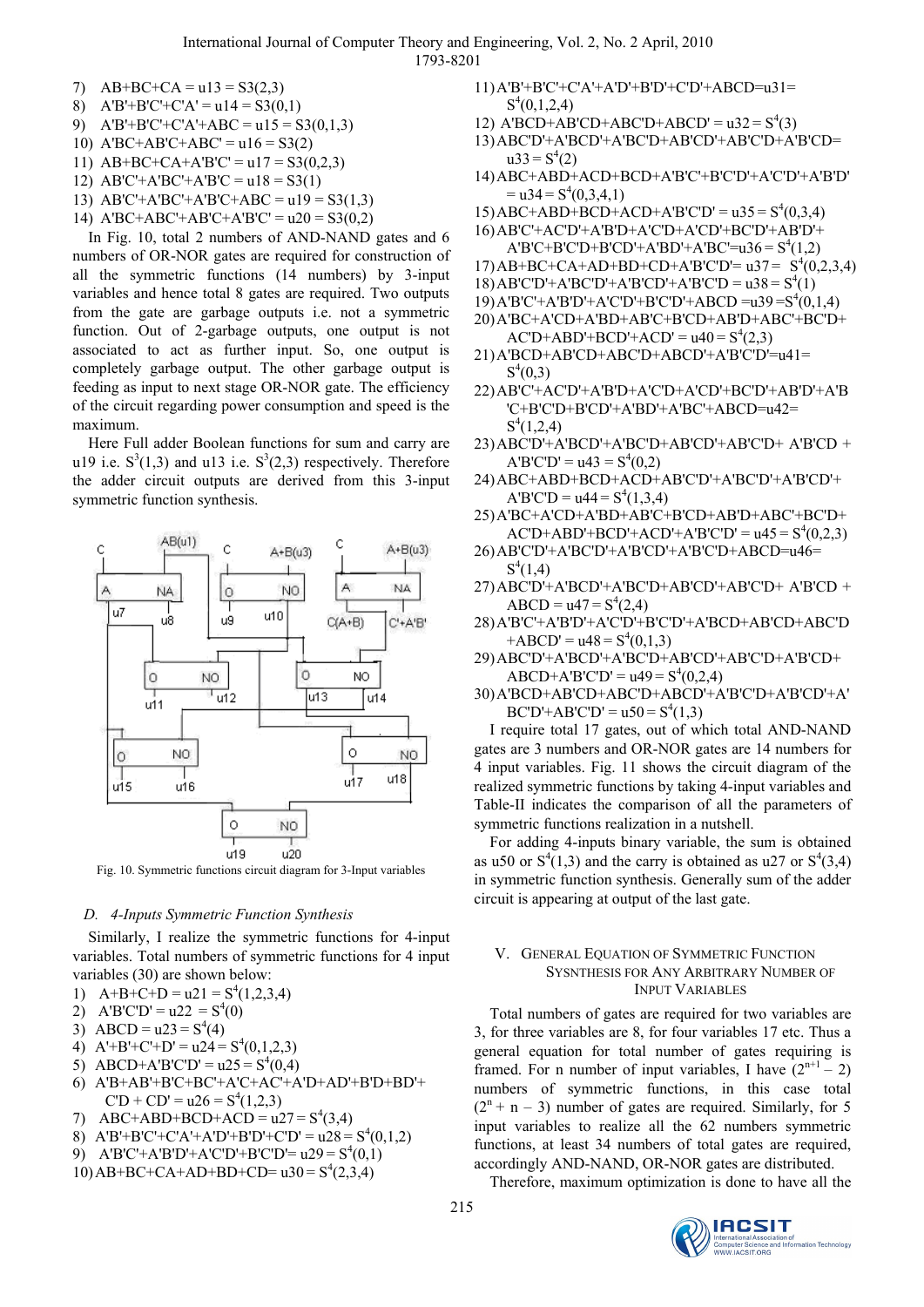symmetric functions for an arbitrary number of input variables (say n variables) by AND-NAND and OR-NOR gates on QCA based design principle. I achieve a general equation for requiring the total number of gates (like AND-NAND, OR-NOR gates) to n number of input variables as  $(2^{n} + n - 3)$  number of gates. This equation is explained and modified as below:

If X is the total number of gates requiring for n number of input variables comprising with  $(2^{n+1}-2)$  number of symmetric functions,

$$
X=(2^n+n-3)
$$

or,

$$
X = \left[\frac{\text{Total No of n-}variable Symmetric Function}}{2} + (n-2)\right]
$$

or,

$$
X = \left[\frac{\text{Total No of n-} \text{variable Symmetric Function}}{2} + \right]
$$

(Number of garbage output)]

Here,  $(n - 2)$  is the garbage output. The garbage output is neither a symmetric function nor fed as further input to the gates. Thus, the garbage output can not be used further. Symmetric functions realized for 2 input variables, garbage output is 0; for 3 inputs, garbage output 1; for 4 inputs garbage outputs 2; for 5 inputs garbage outputs 3 etc, so garbage outputs are in AP series, which is clearly indicated in Table-II.

Again,  $X = 2^{n} + n - 3 = (n - 1) + (2^{n} - 2)$ 

or,  $X =$ Number of AND-NAND gates  $+$  Number of OR-NOR gates

I require at least total  $(n - 1)$  number of AND-NAND gates and total  $(2^{n} - 2)$  number of OR-NOR gates to have all the symmetric functions realized by n-input variables. The detailed comparison of the parameters for symmetric function synthesis is shown in Table-II.

These symmetric functions yield adder circuit functions in addition to all other different kind of Boolean functions. All other combinational circuits like subtractor, multiplier, divisor, multiplexer, encoder, comparator etc can be designed by the adder circuit only. Thus it enables to design next generation IC with higher capacity and processing speed as well as less power and space consumption.

## VI. CONCLUSIONS

Although symmetric functions are difficult to realize practically with the minimum number of gates, my proposed design with adoption of QCA technology enlightens a new direction in the field of symmetric function synthesis. Ultimately a general solution for minimum number of QCA gates (AND-NAND and OR-NOR) requiring is invented, identifying the "garbage" output. Thus QCA based design of symmetric functions are simulated by AND-NAND, OR-NOR gates and compared with the results of conventional CMOS based technique. These symmetric functions provide different kind of Bollean functions or combinational circuits with high resolution for next generation IC design. Moore's Law is satisfied in the coming age by implementation of symmetric function designed by these special QCA gates (AND-NAND, OR-NOR). It is also observed that the implementation of symmetric functions with QCA design is more advantages than that of CMOS design. In all aspects, this QCA based design symmetric functions are highly suitable for higher growth of IC processors which can afford as a precious element in the coming generation.

#### **REFERENCES**

- [1] C. S. Lent, P. D. Taugaw, W. Porod and G. H. Berstein, "Quantum Cellular Automata", *Nanotechnology*, vol. 4, no. 1, January 1993, pp 49-57.
- [2] Z. Kohavi, Switching and Finite Automata Theory, Tata McGraw Hill Pub Company Ltd, New Delhi, 2nd Edition, 2007.
- [3] I. Amlani, A. O. Orlov, G. Toth, C. S. Lent, G. H. Bernstein and G. L. Sinder, "Digital Logic Gate using Quantum Dot Cellular Automata", Science, vol. 284, no. 5412, April 1999, pp. 289-291.
- [4] M. A. Nielsen and I. L. Chuang, Quantum Computation and Quantum Information, 1st Edition, Cambridge University Press, New Delhi, 2006.
- [5] A. O. Orlov, I. Amlani, G. H. Bernstein, C. S. Lent and G. L. Sinder,"Realization of a Functional Cell for Quantum Dot Cellular Automata", Science, vol. 277, no. 5328, August 1997, pp 928-930.
- [6] C. S. Lent, P. D. Taugaw, "A Device Architecture for Computing with Quantum Dots", Proceedings IEEE, vol. 85, no. 4, April 1997, pp. 541-557
- [7] M. Momenzadeh, M. B. Tahoori, J. Huang and F. Lombardi, "Characterization, Test and Logic Synthesis of AND-OR-INVERTER (AOI) Gate Design for QCA Implementation", IEEE Trans on Computer Aided Design of Integrated Circuits and Systems, vol. 24, no. 12, December, 2005, pp. 1881-1893.
- [8] R. Zhang, K. Walus, W. Wang and G. A. Jullien, "A Method of Majority Logic Reduction for Quantum Cellular Automata", IEEE Trans on Nanotechnology, vol. 3, no. 4, Dec 2004, pp. 443-450.
- [9] K. Walus, G. Schulhof, G. A. Jullien, R. Zhang, W. Wang, "Circuit Design Based on Majority Gates for Application with Quantum Dot Cellular Automata", IEEE Trans Signals, Systems and Computers, vol. 2, Nov 2004, pp. 1354-1357.
- [10] M. Lieberman, S. Chellamma, B. Varughese, Y. Wang, C. S. Lent, G. H. Bernstein, G. L. Snider and F. Peiris, "Quantum Dot Cellular Automata at a Molecular Scale", Annals of the New York Academy of Sciences, vol. 960, 2002, pp. 225-239.
- [11] M. Perkowski, P. Kerntopf, A. Buller, M. Chrzanowskajeske, A. Mishchenko, X. Song, A. Al-Rabadi, L. Jozwiak, A. Coppola, B. Massey, " Regular Realization of Symmetric Functions Using Reversible Logic", Euromicro Symposium on Digital Systems Design, 2001, pp. 245-252,
- [12] D. T. Lee, S. J. Hong, "An Algortithm for Transformation of an Arbitrary Switching Function to a Completely Symmetric Function", IEEE Trans on Computer, vol. 25, no. 11, November 1976, pp 1117- 1123.
- [13] E. Fredkin, T. Toffoli, "Conservative Logic", International Journal of Theoretical Physics, vol. 21, no. 3-4, April 1982, pp 219-253.
- [14] D. L. Dietmeyer, "Generating Minimal Covers of Symmetric Function", IEEE TCAD, vol. 12, no. 5, , May 1993, pp. 710-713.
- [15] P. K. Bhattacharjee, "Efficient Synthesis of Symmetric Functions" World Congress in Computer Science, Computer Engineering and Applied Computing (WORLDCOMP-2008) in International Conference on Computer Design (CDES'08), las Vegas, USA, July 2008, pp. 23-29.



**Dr. Pijush Kanti Bhattacharjee** is associated with the study of Engineering, Management, Law, Indo-Allopathy, Herbal, Homeopathic and Yogic medicines. He is having qualifications ME, MBA, MDCTech, AMIE, BSc, BA, LLB, BIASM, CMS, PET, EDT, FWT, DATHRY, BMus, KOVID, DH, ACE, FDCI etc. He worked in Department of Telecommunications (DoT), Govt. of India from June 1981 to Jan 2007 (26 years), lastly holding Assistant

Director post at RTEC [ER], DoT, Kolkata, India. Thereafter, he worked at IMPS College of Engineering and Technology, Malda, WB, India as an